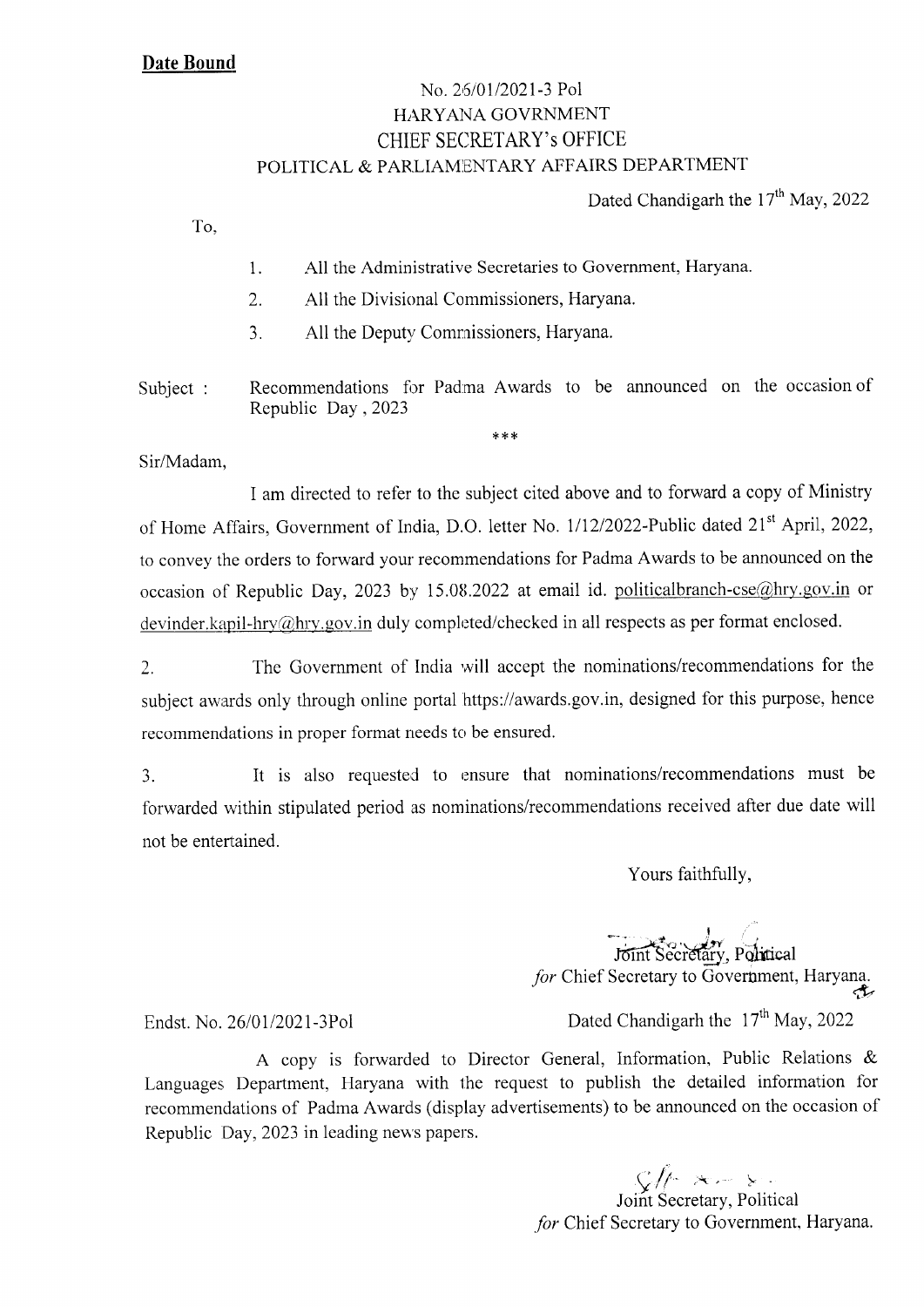

गह मंत्रालय भारत सरकार नांर्थ बताक. नई दिल्ली 110001 MINISTRY OF HOME AFFAIRS GOVERNMENT OF INDIA NORTH BLOCK. NEW DELHI-110001

### D.O. No. 1/12/2022-Public

April 21<sup>st</sup>, 2022

Respected Sir/Madam,

The Padma Awards, namely. Padma Vibhushan, Padma Bhushan and Padma Shri. are amongst the highest civilian awards of the country. Instituted in 1954, these Awards are announced on the occasion of the Republic Day every year. The award seeks to recognize 'work of distinction' and is given for distinguished and exceptional achievements/service in all fields/disciplines, such as, Art, Literature and Education. Sports, Medicine, Social Work, Science and Engineering, Public Affairs, Civil Service. Trade and Industry etc. All persons without distinction of race, occupation, position or sex are eligible for these Awards.

It is the convention to invite nominations for these Awards from all States/ UT  $\overline{2}$ Governments as also from several other sources to enable broad-based consideration.

The nominations/recommendations for the Padma Awards will be received only  $\overline{3}$ . on the online portal https://awards.gov.in designed for this purpose. The nominations recommendations should contain all relevant details specified in the format available on the above portal, including a citation in narrative form (maximum 800 words), clearly bringing out the distinguished and exceptional achievements/service of the person recommended in his/her respective field/discipline. While recommending a person online, it should be ensured that all the necessary details are properly filled. The steps to be taken for making online recommendations are available on above said website https://awards.gov.in. A copy of the statutes and rules governing these Awards is also available on the website: https://padmaawards.gov.in.

It has been observed in the past that while nominations are received in respect of a  $4.$ large number of persons; there could, however, be several talented persons who are left out of consideration despite exceptional contribution in their field. Often many such persons may get overlooked primarily for the reason that they may not seek publicity or attention in the public domain. It is, therefore, requested to make concerted efforts in identifying such persons whose excellence and achievements deserve to be recognized and make suitable nominations in their favour. It goes without saying that recognition of such deserving persons will only add to the prestige of these Awards.

In the above background, I request you to kindly send suitable nominations for the  $5.$ Padma Awards to be announced on the occasion of Republic Day, 2023. In this regard, a is suggested that you may constitute a Special Search Committee for identifying,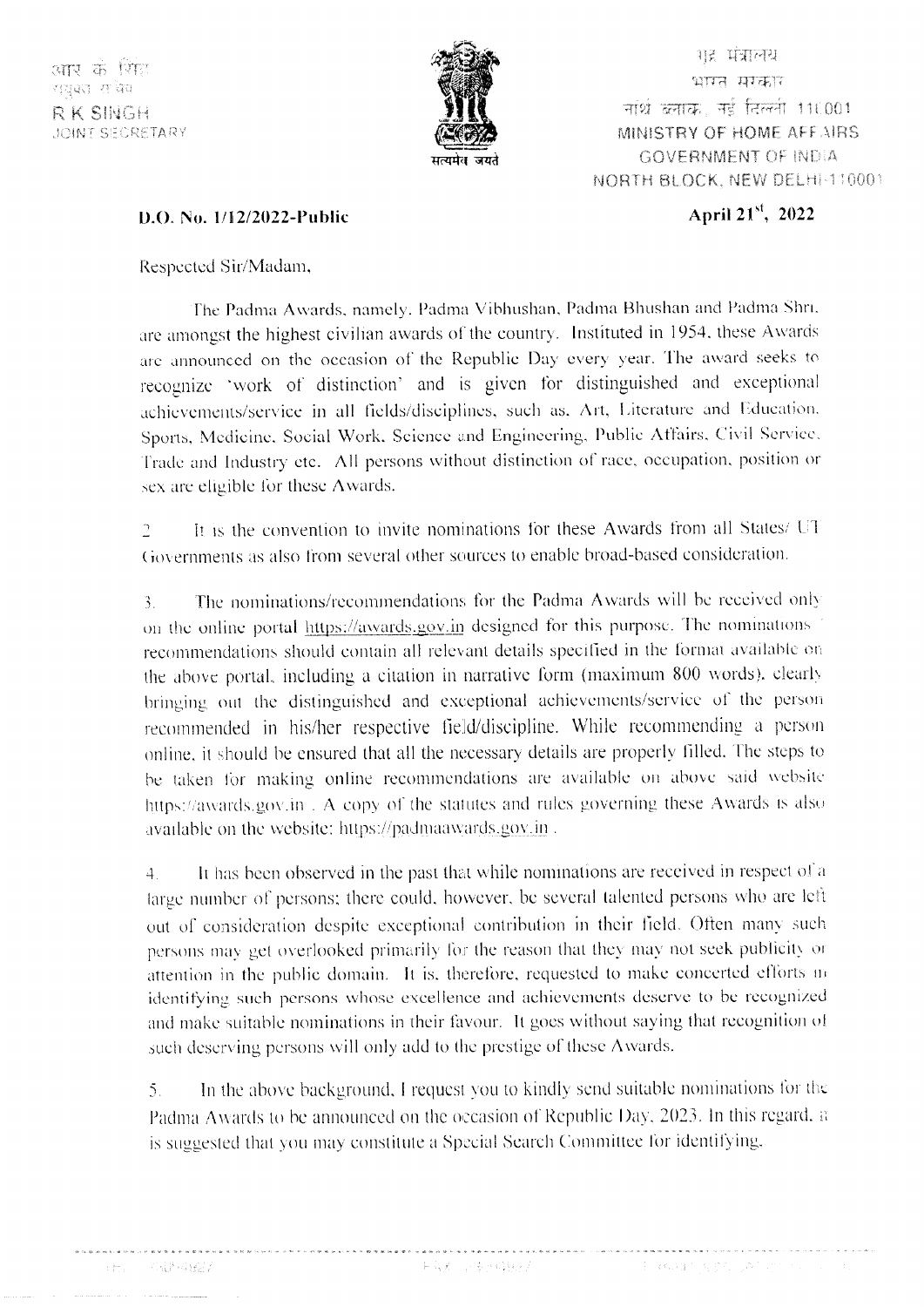considering and finalizing your recommendations/nominations. While finalizing recommendations, the following points may be kept in view:-

- $(i)$ Persons recommended are pre-eminently worthy of the Awards, looking at their life-time achievements. The criteria for selection should invariably be 'excellence plus' and the highest standards should be applied while recommending persons for these awards. The existence of an element of public service in the achievements of the person recommended for the award would be a desirable factor.
- $(ii)$ As the Padma Award is the second highest civilian award of the country, it should also be considered whether the recommended person has earlier been given any National award or a State award in his/her respective field.
- $(iii)$ Efforts may be made to identify talented persons from amongst women. weaker sections of the society,  $SCs \& STs$ , divyang persons, etc., who deserve to be considered for the award.
- The decoration is normally not conferred posthumously. However, in highly  $(iv)$ deserving cases, Government could consider giving an award posthumously if the demise of the person proposed to be honoured has been recent, say within a period of one year preceding the Republic Day on which it is proposed to announce the award.
- $(V)$ A higher category of Padma Award can be considered in respect of a person who has earlier been conferred an award, provided a period of at least five years has elapsed. However, in exceptionally deserving cases, a relaxation can also be considered.
- $(v_i)$ Government servants including those working with PSUs, except Doctors and Scientists, are not eligible for Padma Awards.

6. The online nominations / recommendations for the Padma Awards will begin from May  $1^{st}$ , 2022 and the last date for nominations is **September 15<sup>th</sup>**, 2022. The cutoff date may please be strictly adhered to as nominations / recommendations received only during  $1^{st}$  May, 2022 to  $15^{th}$  September, 2022 will be considered. It may also be noted that the nominations/recommendations received through online mode only will be considered.

With regards,

Yours sincerely.

 $\sqrt{\frac{1}{(R. K. Singh)}}$ 

T<sub>0</sub>. **Chief Secretaries/Administrators of all States/UTs Governments**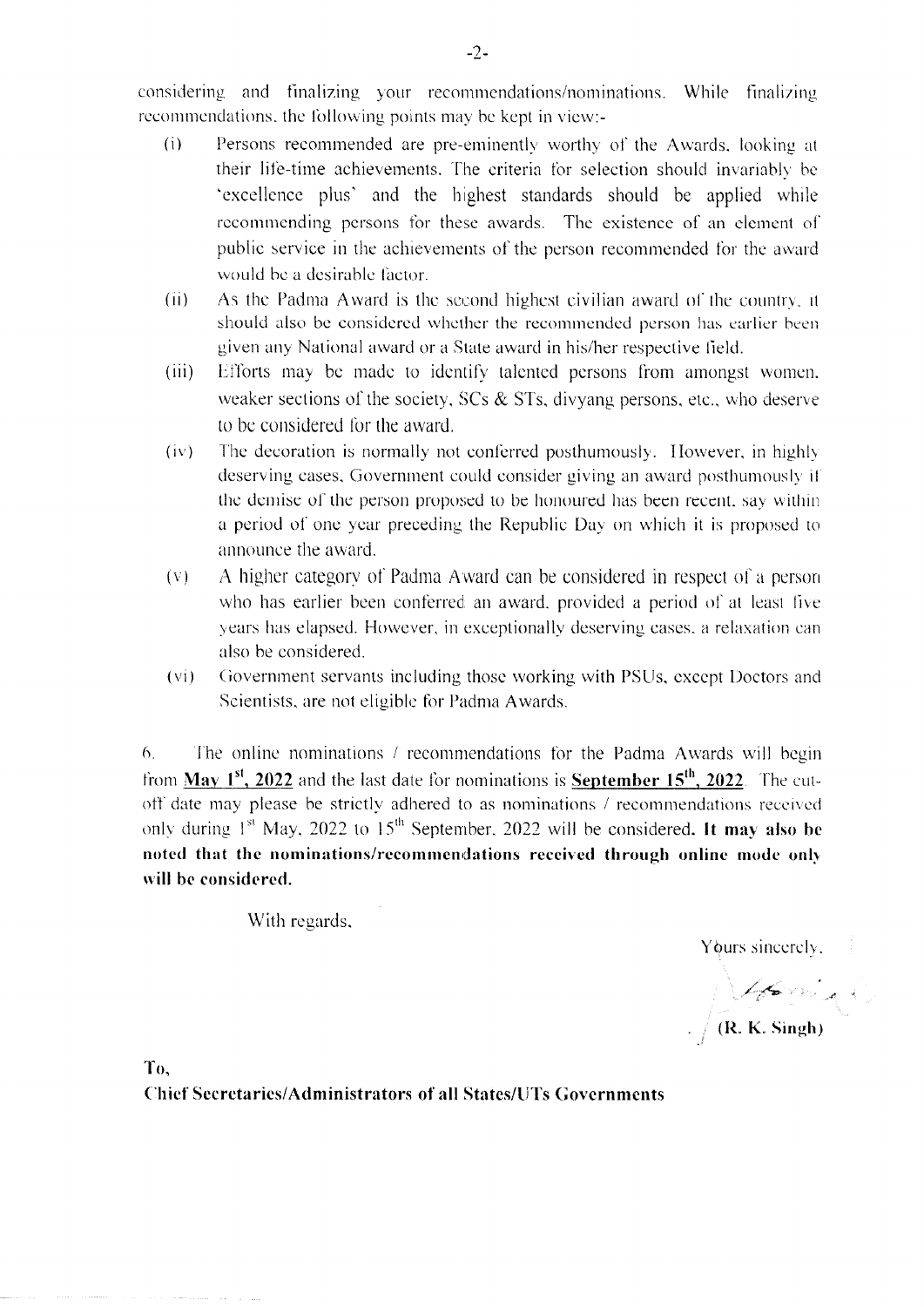Nu. 2-Pres/55-The President is pleased to make the following revised regulations for the award of the decoration PADMA VIBHUSHAN in supersession of those published in Notification No. 2-Pres/54, dated the 2nd January, 1954 :--

1. The decoration shall be conferred by the President by a Sanad under his hand and seal.

2. The decoration shall be mainly circular in design, with a geometrical pattern superimposed on the circle (as in the representative drawing in the annexure). The diameter of the circular portion of the decoration shall be one and three-fourth inches and the thickness of the decoration shall be oneeighth of an inch. The geometrical pattern shall be composed of the outer lines of a square of one and three-sixteenths inches side, centrally placed on each side of which shall be a rectangle projecting beyond the rim thereby breaking the circumference of the circular design of the decoration. A knob shall be embossed within each of the outer angles of the geometrical pattern. There shall be a raised circular space of diameter one and one-sixteenth inches forming the centre-piece of the decoration. On the obverse a lotus flower shall be embossed in this circular space. The name of the decoration shall be embossed in Hindi, with the word PADMA placed above and the word VIBHUSHAN placed below the lotus flower. On the reverse shall be embossed the State Emblem and motto in Hindi below it. The decoration shall be of toned bronze. @The inscription PADMA VIBHUSHAN on the obverse of the decorution, the geometrical pattern on either side and the border around the periphery, shall be of burnished bronze. All embossing on either side of the decoration shall be of white gold.

3. A sealed pattern of the decoration (manufactured according to the specifications described above and the drawing in the annexure to these regulations) shall be deposited and kept.

4. The decoration shall be worn by men on the left breast, suspended from a plain lotus pink riband one and a quarter inches in width; and by women on the left shoulder, suspended from a riband of the same colour and width fashioned into a bow.

5. The decoration shall be awarded for exceptional and distinguished service in any field including service rendered by Government' servants.

6. Any person without distinction of race, occupation, position or sex shall be cligible for the award.

7. The decoration may be awarded posthumously.

8. The names of the persons, upon whom the decoration is conferred, shall be published in the Gazette of India and a register of all such recipients shall be maintained under the direction of the President.

\*9. The miniature of the decoration which may be worn on certain occasions by recipients shall be half the size of the PADMA VIBHUSHAN, and a sealed pattern of the said miniature shall be deposited and kept.

10. The President may cancel and annul the award of the decoration to any person and thereupon his name shall be crased from the Register and he shall be required to surrender the decoration and the Sanad. But it shall be competent for the President to restore the decoration and Sanad and to withdraw the orders of cancellation and annulment. The notice of cancellation or restoration in every case shall be published, in the Gazette of India.

All persons upon whom the decoration of  $111^\circ$ PADMA VIBHUSHAN (PAHELA VARG) was couferred under the Regulations issued with Notification No. 2-Pres/54, dated the 2nd January, 1954, shall, for all purposes of these regulations, be deemed to persons on whom the decoration of PADMA VIBHUSHAN has been conferred by the President.

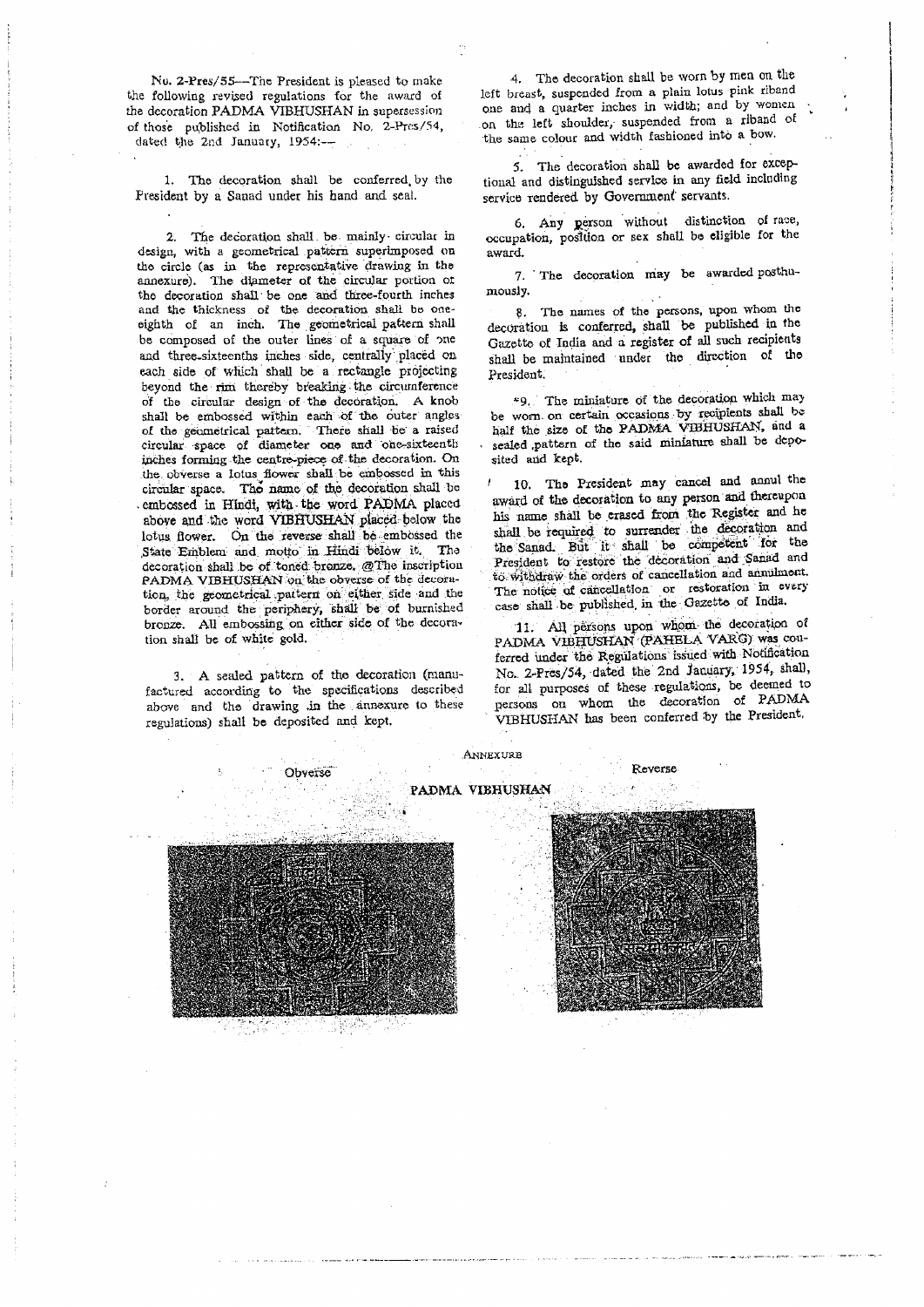No. 3-Pres/55-The President is pleased to make the following revised regulations for the award of the decoration PADMA BHUSHAN in supersession of those published in Notification No. 2-Pres/54, dated the 2nd January, 1954:-

1. The decoration shall be conferred by the President by a Sanad under his hand and seal.

2. The decoration shall be mainly circular in design, with a geometrical pattern superimposed on the circle (as in the representative drawing in the annexure). The diameter of the circular portion of the decoration shall be one and three-fourth inches and the thickness of the decoration shall be oneeighth of an inch. The geometrical pattern shall be composed of the outer lines of a square of one and three-sixteenths inches side, centrally placed on each side of which shall be a rectangle projecting beyond the rim thereby breaking the circumference of the circular design of the decoration. A knob shall be embossed within each of the outer angles of the geometrical pattern. There shall be a raised circular space of diameter one and one-sixteenth inches forming the centre-piece of the decoration. On the obverse a lotus flower shall be embossed in this circular space. The name of the decoration shall be embossed in Hindi, with the word PADMA placed above and the word BHUSHAN placed below the lotus flower. On the reverse shall be embossed the State Erablem and motto in Hindi below it. The decoration shall be of toned bronze. @The inscription PADMA BHUSHAN on the obverse of the decoration, the geometrical pattern on either side and the border around the periphery, shall be of burnished bronze. All embossing on either side of the decoration shall be of standard gold.

3. A sealed pattern of the decoration (manufactured according to the specifications described above and the drawing in the annexure to these regulations) shal! be deposited and kept.

4. The degoration shall be worn by men on the left breast, suspended from a plain lotus pink riband one and a quarter inches in width, with a broad white stripe in the middle; and by women on the left shoulder, suspended from a riband of the same colour and width, fashioned into a bow.

5. The decoration shall be awarded for distinguished service of a high order in any field including service rendered by Government servants.

6. Any person without distinction of race, occupation, position or sex shall be eligible for the award.

7. The decoration may be awarded posthumously.

8. The names of the persons, upon whom the decoration is conferred, shall be published in the Gazette of India and a register of all such recipients of the award shall be maintained under the direction of the President.

\*9 The miniature of the decoration which may be worn on certain occasions by recipients shall be half the size of the PADMA BHUSHAN, and a scaled pattern of the said miniature shall be deposited and kept.

10. The President may cancel and annul the award of the decoration to any person and thereupon his name shall be erased from the Register and he shall be required to surrender the decoration and the Sanad. But it shall be competent for the President to restore the decoration and Sanad and to withdraw the orders of cancellation and annulment. The notice of cancellation or restoration in every case shall be published in the Gazette of India.

11. All persons upon whom the decoration of PADMA VIBHUSHAN (DUSRA VARG) was conferred under the Regulations issued with Notification No. 2-Pres/54, dated the 2nd January, 1954, shall, for all purposes of these regulations, be deemed to persons on whom the decoration of PADMA BHUSHAN has been conferred by the President.



#### 3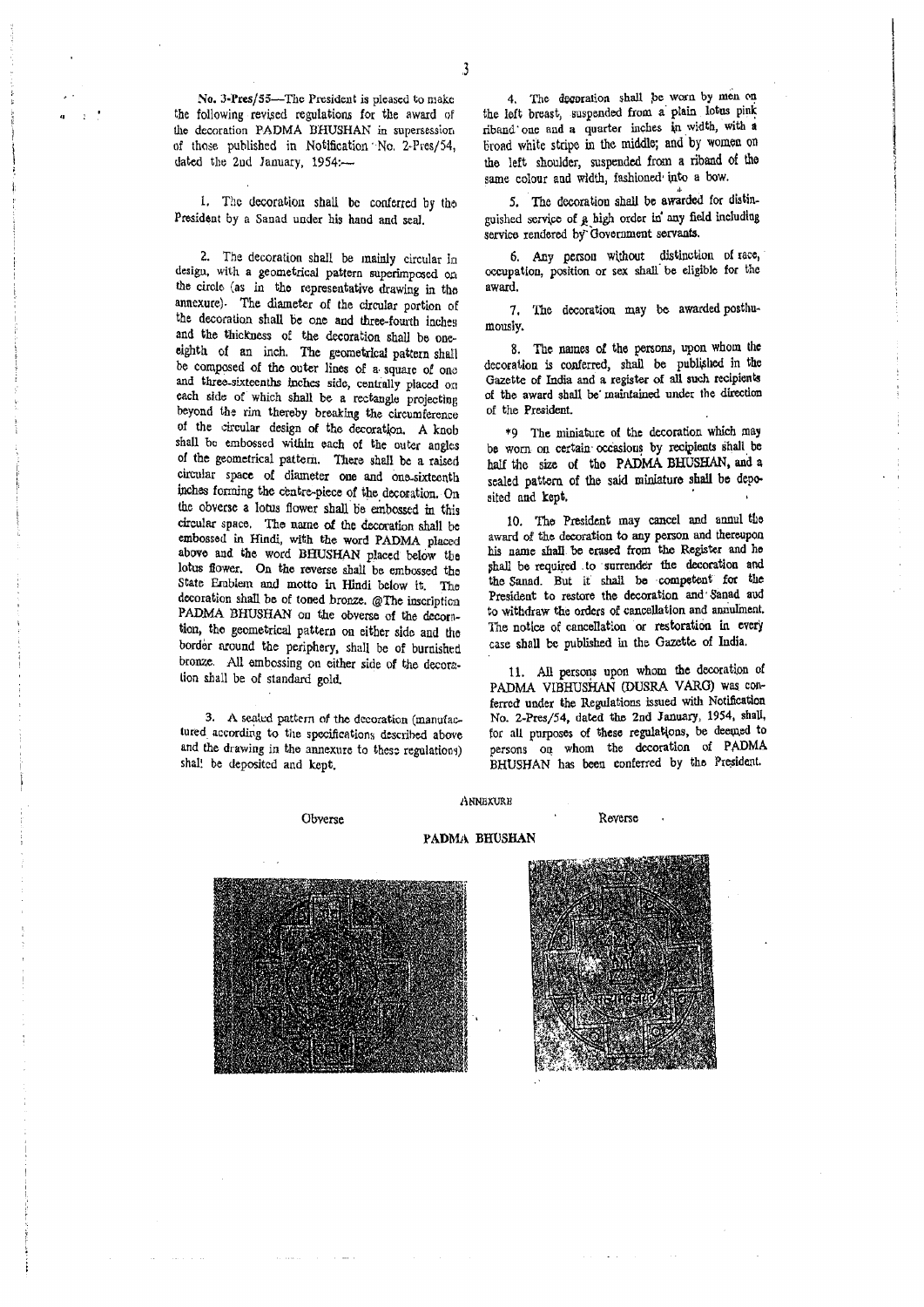No. 4-Pres/55-The President is pleased to make the following revised regulations for the award of the decoration PADMA SHRI in supersession of those published in Notification No. 2-Pres/54, dated the 2nd January, 1954:-

1. The decoration shall be conferred by the President by a Sanad under his hand and seal.

2. The decoration shall be mainly circular in design, with a geometrical pattern superimposed on the circle (as in the representative drawing in the annexure). The diameter of the circular portion of the decoration shall be one and three-fourth inches and the thickness of the decoration shall be one-<br>eighth of an inch. The geometrical pattern shall be composed of the outer lines of a square of one and three-sixteenths inches side, centrally placed on each side of which shall be a rectangle projecting beyond the rim thereby breaking the circumference of the circular design of the decoration. A knot shall be embossed within each of the outer angles of the geometrical pattern towards the rim. There shall be a raised circular space of diameter one and one-sixteenth inches forming the centre-piece of the decoration. On the obverse a lotus flower shall be embossed in this circular space. The name of the decoration shall be embossed in Hindi, with the word PADMA placed above and the word SHRI placed below the lotus flower. On the reverse shall be embossed the State Emblem and motto in Hindi below it. The decoration shall be of toned bronze. @The inscription PADMA SHRI on the obverse of the decoration, the geometrical pattern on either side and the border around the periphery, shall be of burnished bronze. All embossing on either side of the decoration shall be of stainless steel.

3. A sealed pattern of the decoration (manufactured according to the specifications described above and the drawing in the annexure to these regulations) shall be deposited and kept.

4. The decoration shall be worn by men on the left breast, suspended from a lotus pink riband one and a quarter inches in width with two narrow white stripes each a quarter inch distant from the edges of the riband; and by women on the left shoulder, suspended from a riband of the same colour and width fashioned into a bow.

 $\mathbf{S}$ The decoration shall be awarded for distinguished service in any field including service rendered by Government servants.

6. Any person without distinction of race, occupation, position or sex shall be eligible for the award.

7. The decoration may be awarded posthumously.

8. The names of the persons, upon whom the decoration is conferred, shall be published in the Gazette of India and a register of all such recipients shall be maintained 'under the direction of the President.

\*9. The miniature of the decoration which may be worn on certain occasions by recipients shall be half the size of the PADMA SHRI and a sealed pattern of the said miniature shall be deposited and kept,

10. The President may cancel and annul the award of the decoration to any person and thereupon his name shall be erased from the Register and he shall be required to surrender the decoration and the Sanad. But it shall be competent for the President to restore the decoration and Sanad and to withdraw the orders of cancellation and annulment. The notice of cancellation or restoration in every case shall be published in the Gazette of India.

11. All persons upon whom the decoration of PADMA VIBHUSHAN (TISRA VARG) was colferred under the Regulations issued with Notification No. 2-Pres/54, dated the 2nd January, 1954, shall, for all purposes of these regulations, be deemed to persons on whom the decoration of PADMA SHRI has been conferred by the President.

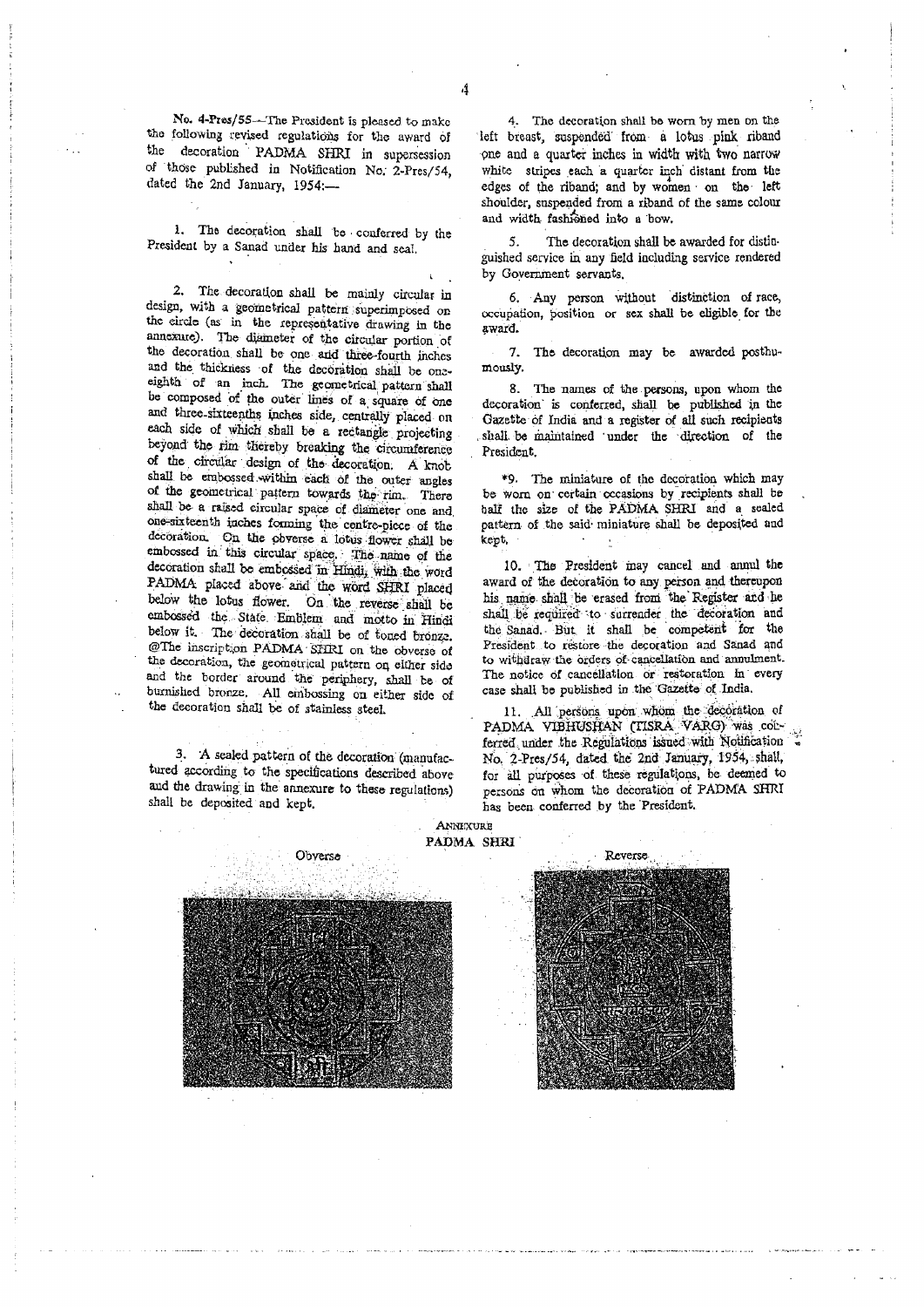# PROFORMA FOR PADMA AWARDS

| 1.               | Name:                                                                                                      |                                                                                                                                                                                                                                                                |
|------------------|------------------------------------------------------------------------------------------------------------|----------------------------------------------------------------------------------------------------------------------------------------------------------------------------------------------------------------------------------------------------------------|
|                  | <b>First Name</b><br>(a)                                                                                   |                                                                                                                                                                                                                                                                |
|                  | Last Name<br>(b)                                                                                           |                                                                                                                                                                                                                                                                |
| $\overline{2}$ . | <b>Father's Name</b>                                                                                       |                                                                                                                                                                                                                                                                |
|                  |                                                                                                            |                                                                                                                                                                                                                                                                |
| 3.               | Sex (Male/Female)                                                                                          |                                                                                                                                                                                                                                                                |
| 4.               | Date of Birth:                                                                                             |                                                                                                                                                                                                                                                                |
|                  | Age :                                                                                                      |                                                                                                                                                                                                                                                                |
| 5.               | Place of Birth:                                                                                            |                                                                                                                                                                                                                                                                |
|                  | (if known)                                                                                                 |                                                                                                                                                                                                                                                                |
| 6.               | Nationality:                                                                                               |                                                                                                                                                                                                                                                                |
| 7.               | Postal Address:                                                                                            |                                                                                                                                                                                                                                                                |
|                  | with Telephone/email etc.                                                                                  |                                                                                                                                                                                                                                                                |
| 8.               | Religion:                                                                                                  |                                                                                                                                                                                                                                                                |
| 9.               | Category                                                                                                   |                                                                                                                                                                                                                                                                |
|                  | (SC/ST/OBC/General):                                                                                       |                                                                                                                                                                                                                                                                |
| 10.              | Profession or Occupation:<br>(with designation/office held)                                                | $\ddot{\phantom{a}}$                                                                                                                                                                                                                                           |
| 11.              | Field of Activity*:<br>(viz., Art, Sports, Social work,<br>etc.                                            |                                                                                                                                                                                                                                                                |
| 12.              | Padma Award for which name<br>is recommended, viz., Padma<br>Padma Bhushan<br>Vibhushan,<br>or Padma Shri. |                                                                                                                                                                                                                                                                |
| 13.              | Padma Award conferred, if any,<br>in the past:                                                             |                                                                                                                                                                                                                                                                |
| 14.              | Citation:                                                                                                  | This should be in the form of a write up in<br>distinctions/<br>narrative<br>form<br>indicating<br>achievements obtained in the concerned field<br>of activity. (Maximum in 2 pages not containing<br>more than 800 words) - Please attach separate<br>sheets. |

\*An illustrative list of fields is annexed for reference.